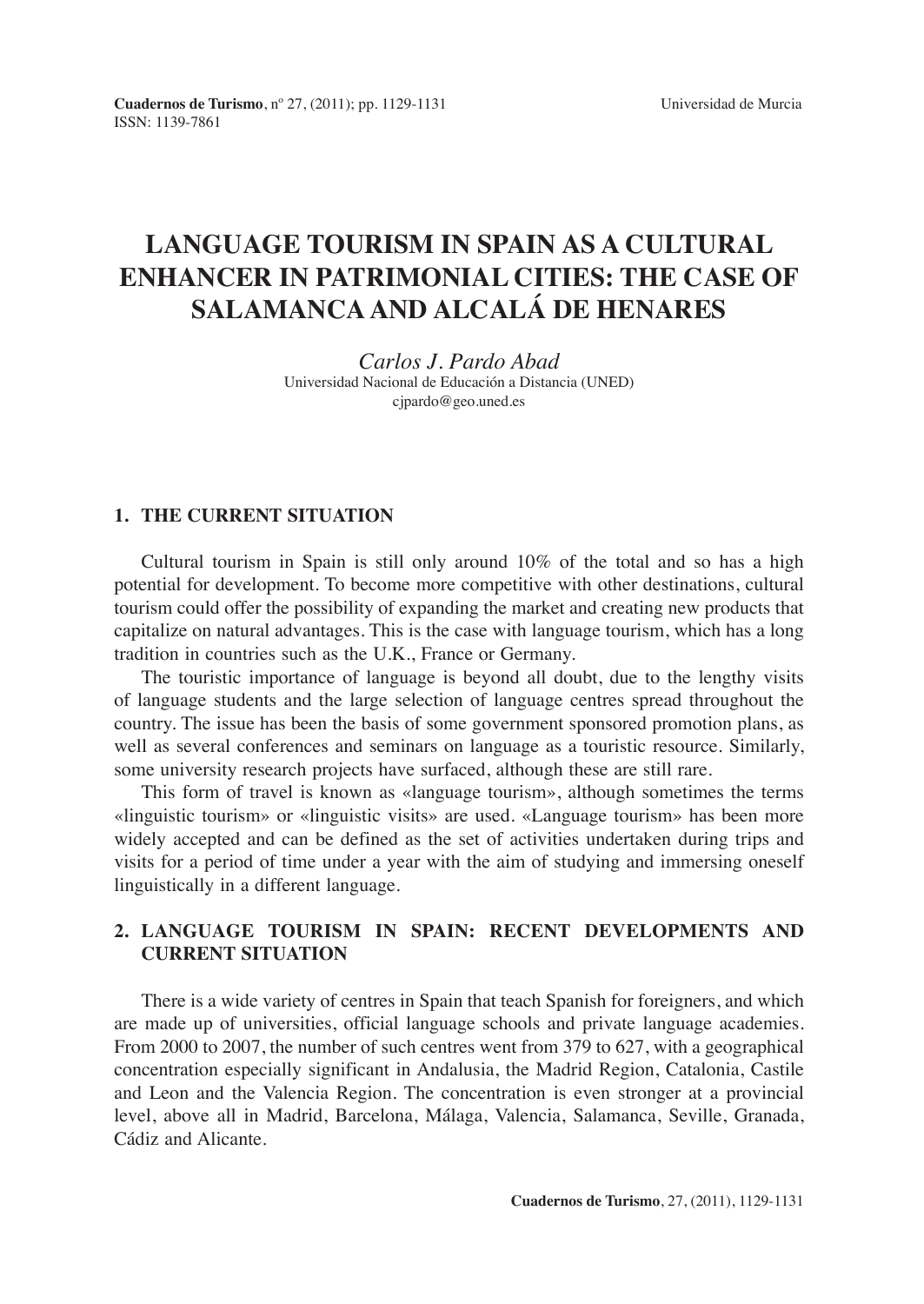The demand for these courses increased considerably from 1995 to 2007. Disregarding the potential demand (14 million students in the whole world), which is of great importance because the main resource for the existence of this tourism are students of Spanish, real demand has gone from 85,000 language tourists in 1995 to 130,000 in 2000 and almost 240,000 in the year 2007, with annual growth rates of between 7% and 9% from 1995 to 2000 and somewhat higher than 9% between 2000 and 2007.

The regional distribution of the demand reaffirms the importance of Andalusia in this type of tourism, with 62,500 students (26.4%). Next is Castile and Leon (45,400), the Madrid Region (38,900) Catalonia (36,700) and the Valencia Region (26,700). These five Autonomous Regions receive 88.5% of all the demand, which is an increase in participation of more than ten percentage points compared to the year 2000.

The main countries of origin of language tourists in Spain during 2007 were Germany, U.S.A., France, Italy, Benelux and the U.K. Outside Europe, the main countries were Brazil, Canada, Japan and China. In the choice of destination inside Spain, geographical factors are more important than strictly academic ones, given that the city of residence is preferred over the characteristics of the actual teaching centre.

The motivation to do language tourism in Spain is basically personal (78%), followed by academic (17%) and work- related (5%). Interest in the Spanish language and culture is the main type of personal motivation. Another characteristic of the demand is that it is made up of 71% women compared to 29% men and this tendency is mirrored in all nationalities. The main concentration of ages is from 20- 29 in which the percentage of women is even higher than the general figure of 71%.

### **3. PROMOTION OF LANGUAGE TOURISM AND CREATION OF CULTURAL ROUTES**

Since the year 2000, various state plans have been activated for the promotion of language tourism in Spain. At the autonomic level, Castile and Leon stand out with the first and only integral plan to date: to promote the sector of the teaching of Spanish as a foreign language in the area of the Autonomous Communities. In other regions the plans have been more sporadic.

Language takes on a specific importance in those cities which have been declared World Heritage sites, which becomes an added touristic resource. Some routes, like the Spanish Language Road, try to create a cultural itinerary which consists of a series of separate elements that share one thing in common: language. On this route, Salamanca and Alcalá de Henares stand out.

### **4. LANGUAGE AND THE CITY. LANGUAGE AS A TOURISTIC RESOURCE IN SALAMANCA AND ALCALÁ DE HENARES**

These two cities are major inland tourist destinations due to the extraordinary variety and richness of their heritage buildings. Added to this is the significant tourist activity centred around the teaching of Spanish for foreigners, which is not only done by the universities but also by private centres. More than 25,000 language tourists from 69